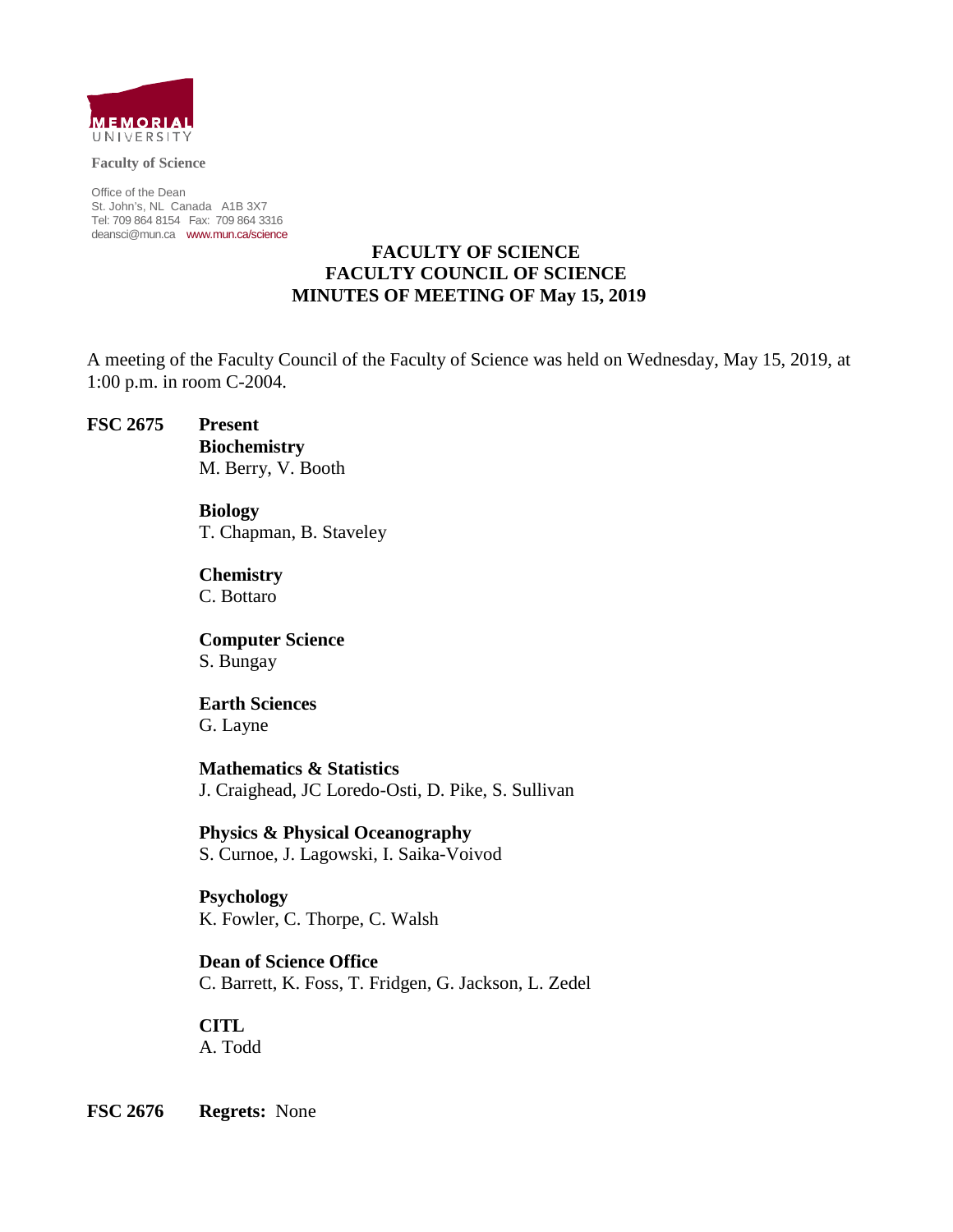#### **FSC 2677 Adoption of Minutes**

**Moved:** Minutes of the March 20, 2019, meeting be adopted (Sullivan/Berry). **Carried.**

## **FSC 2678 Business Arising:**

Dr. Abrahams has met with Steve Green regarding space in the Henrietta Harvey building. The space on the second floor of the building is a secure space that is not accessible after 5pm. Steve Green may be able to move some equipment on the third floor of the building to the second floor and then provide that third floor space to the Department of Mathematics and Statistics. Also, there are plans to put more equipment into the ITS space on the second floor, so, while it is vacant now, it will not remain vacant.

#### **FSC 2679 Correspondence:** None

**FSC 2680** Dr. Aimée Surprenant, Associate Vice-President (Academic) and Dean, Graduate Studies, presented on the Graduate Strategic Enrolment (SEM) Plan.

#### **FSC 2681 Reports of StandingCommittees:**

## **A. Undergraduate StudiesCommittee:**

- Presented by Shannon Sullivan, Chair, Undergraduate Studies Committee
- **a.** Department of Ocean Sciences, Special Topics course, OCSC 4921, Special Topics in Reproductive Strategies of Marine Animals, approved by the committee and presented to Faculty Council for information only.
- **b.** Department of Ocean Sciences, Special Topics course, OCSC 4910, Hot topics in Oceanography, approved by the committee and presented to Faculty Council for information only.

#### **B. Graduate Studies Committee:**

Presented by Carolyn Walsh, Chair, Graduate Studies Committee

- **a. Moved:** Department of Mathematics and Statistics, proposal for a new course, Math 6333, Representation Theory (Walsh/Loredo-Osti). **Carried.**
- **b. Moved:** Department of Mathematics and Statistics, proposal for a new course, Math 6329, Galois Theory (Walsh/Loredo-Osti). **Carried.**
- **c. Amended Motion:** Department of Psychology, new course: PSYC 7021, Practicum in Adult Assessment and Diagnosis II. The paperwork submitted for the new course contained an error, indicating that new resources were needed. However, this is incorrect and no new resources are needed. (Walsh/Fowler). **Carried.**
- **C. Nominating Committee:** None
- **D. Library Committee:** None

## **FSC 2682 Report of Teaching Consultant:** None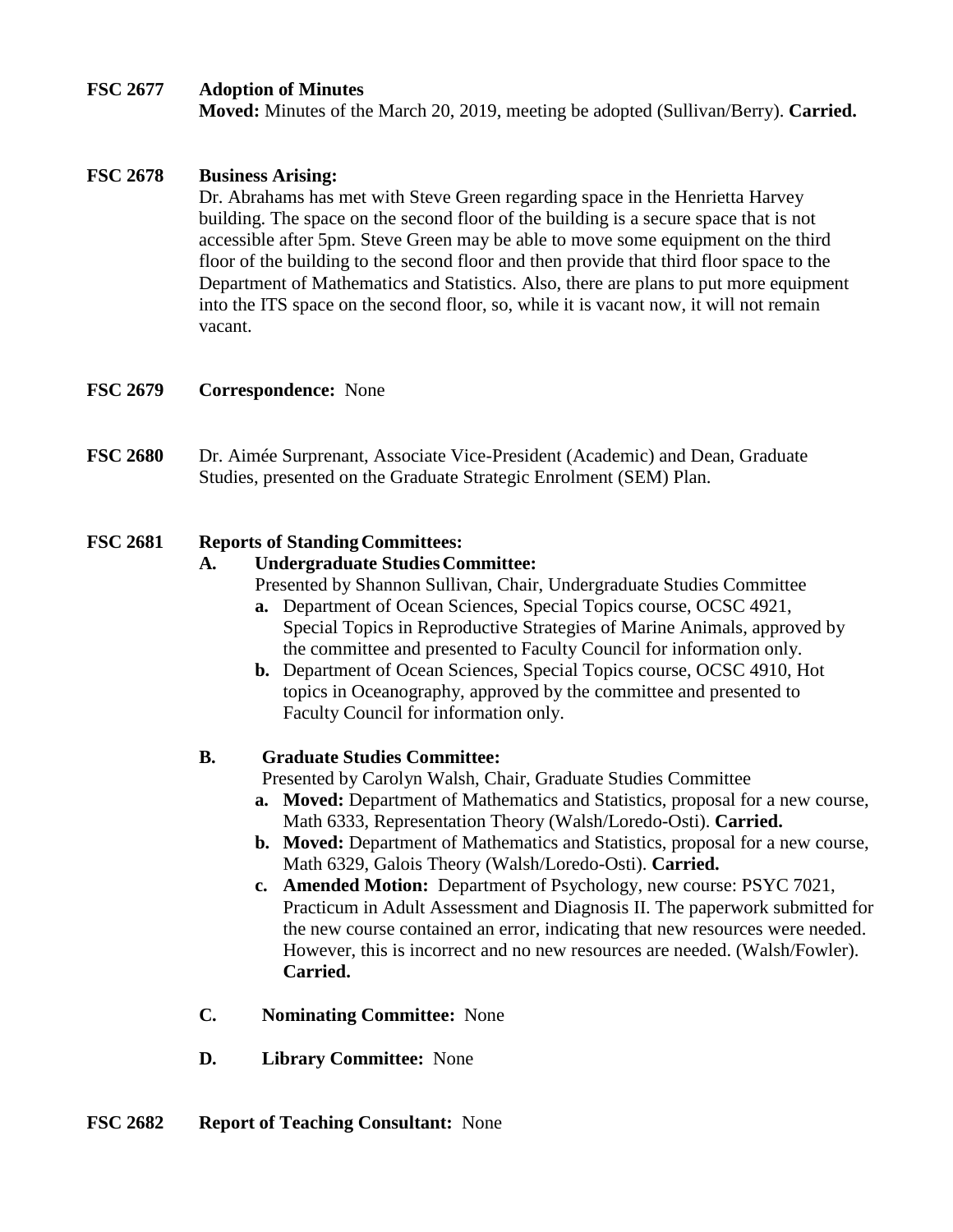## **FSC 2683 Report of the Dean**

Presented by Mark Abrahams, Dean

- 1. Work is ongoing for Strategic Enrolment Management. I thank those individuals who participated in the session held for the Faculty of Science. As a member of the committee involved in preparing the plan, I will be participating in a half day planning session on June 5th.
- 2. As you all know, the provincial government announced a budget and then quickly thereafter announced an election. Nevertheless, the announced budget continued with the ongoing budget cuts to the university, so we will be planning with that in mind.
- 3. I am also continuing to work with the University's Buildings Working Group which is considering options associated with the potential demolition of the Science building. The plan is expected to go to the Board of Regents this summer, but it is taking into account the specific requirements of the Departments of Physics and Psychology, and also integrating new space for Mathematics & Statistics.
- 4. About two weeks ago the new MUNFA Collective Agreement was signed. That now triggers the formation of the committee tasked with establishing a universitywide teaching equivalency.
- 5. Tomorrow is election day. I encourage you all to exercise your democratic right to vote and also that the Provincial Election Act requires that employers provide their eligible employees with four consecutive hours to vote while polling stations are open between 8:00 a.m. and 8:00 p.m.

## **FSC 2684 Question Period**

The Dean spoke to the possibility of a new University wide teaching equivalency document as a result of the new MUNFA collect agreement. When the committee is struck and meets, everything will be considered for teaching equivalencies including, minimum enrolment numbers, student supervision, etc.

With ongoing discussions regarding the plan for the Science building once the new Core Sciences Building is opened, the Dean acknowledged that the University's Building Committee is aware that the Science building contains a large number of classrooms, including a large lecture theatre. There will probably be a partial teardown of the building to leave some classrooms intact.

The issues regarding the Henrietta Harvey Building are now being reviewed by the University Building Committee. The full recommendation of the committee will hopefully go to the Board of Regents this summer. The Dean continues to actively look to exchange space in the Henrietta Harvey Building in order to increase the space for the Department of Mathematics and Statistics. Anne Browne, Associate Vice-President (Facilities) is aware of issues concerning a Tender for Asbestos Abatement and it is a high priority item.